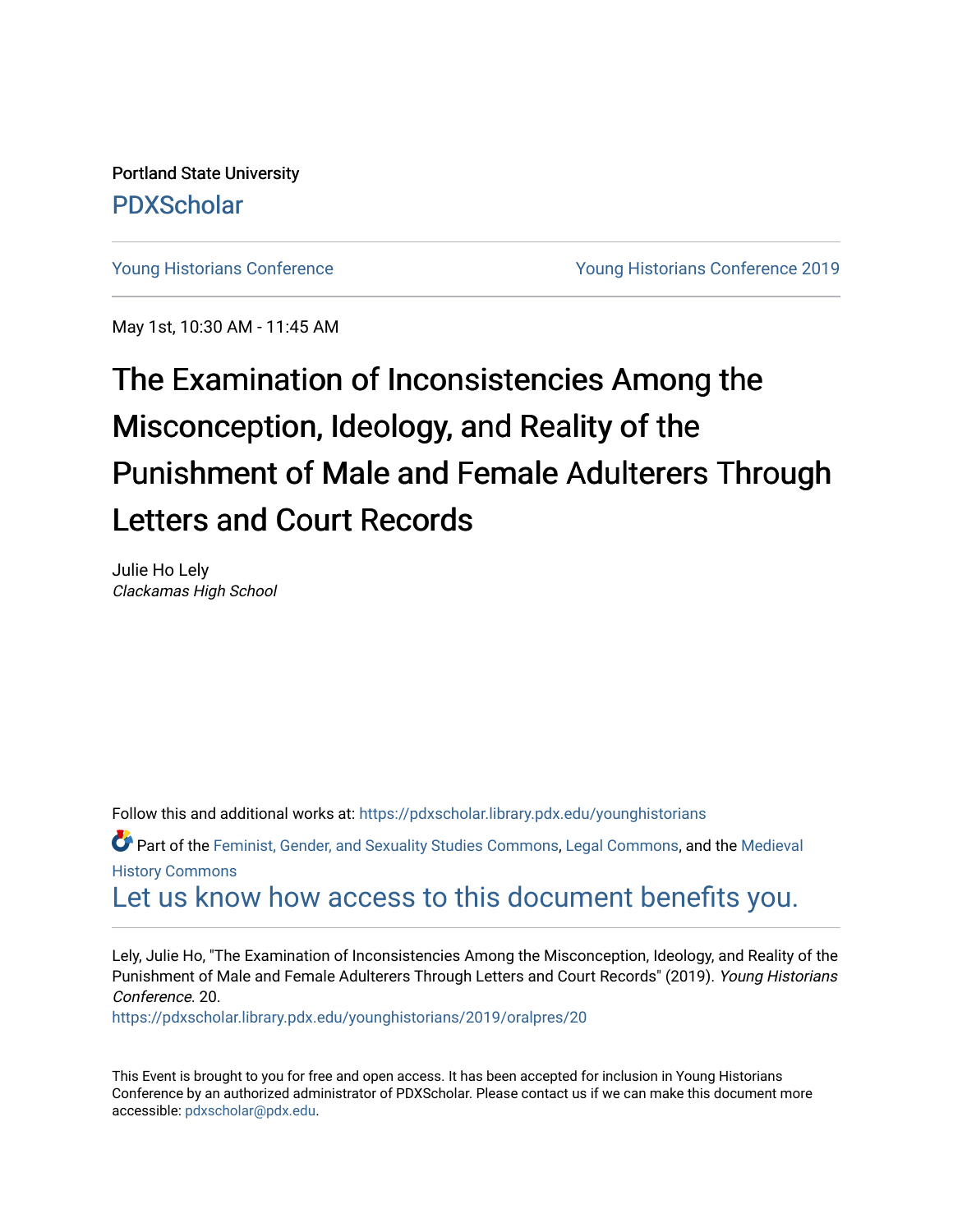## THE EXAMINATION OF INCONSISTENCIES AMONG THE MISCONCEPTION, IDEOLOGY, AND REALITY OF THE PUNISHMENT OF MALE AND FEMALE ADULTERERS THROUGH LETTERS AND COURT RECORDS

Julie Lely HST 101: Western Civilization Humanities March 18th, 2019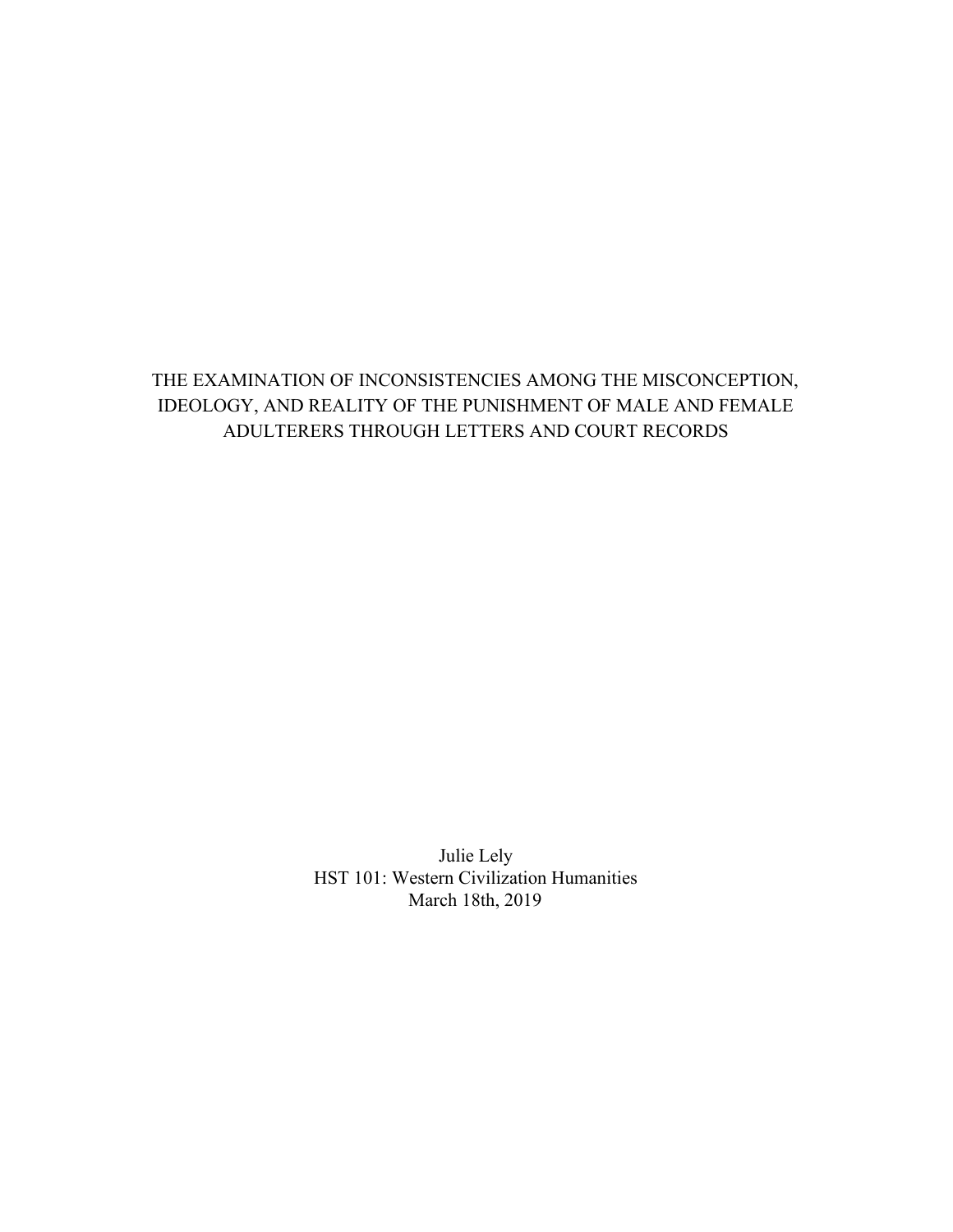"Thy desire shall be to thy husband, and he shall rule over thee."<sup>1</sup> The oppression of women has been present throughout history, from Genesis to the Nathaniel Hawthorne's *The Scarlet Letter*, which has been incorporated in high school curriculum across the United States. As women were viewed as the weaker sex, males continued to prevail as the more dominant sex in history. Patriarchal societies reigned, male masculinity was encouraged, and men were seen as superior to women emotionally, physically, and intellectually. As a result, when examining subjects such as adultery in medieval times, the misogynistic roots of history would lead us to believe the existence of a double standard that favored males. Consequently, many scholars believe that female adulterers were punished more often than male adulterers; however, the examination of court records and letters from the Middle Ages reveal that despite the historical prevalence of misogyny and the church's ideology of equal condemnation of male and female adulterers, in reality, male adulterers were punished more frequently than women.

Loosely speaking, adultery in medieval times pertained to extramarital relationships, or sex involving a married person and a person that was not their legal partner. In medieval Europe, it was common for the church to have jurisdiction over marital and sexual offenses.<sup>2</sup> Religious values and teachings were often intertwined with the punishment and perception of sexual offenses, and the church's heavy involvement in these cases explains why most court records involving adultery are now found through church records instead of European authorities. Although it is difficult to compare how adultery was handled across Europe because of various

<sup>1</sup> Gen. 3:16 AV.

<sup>2</sup> Sara McDougall, "The Opposite of the Double Standard: Gender, Marriage, and Adultery Prosecution in Late Medieval France," *Journal of the History of Sexuality* 23, no. 2 (2014): 208.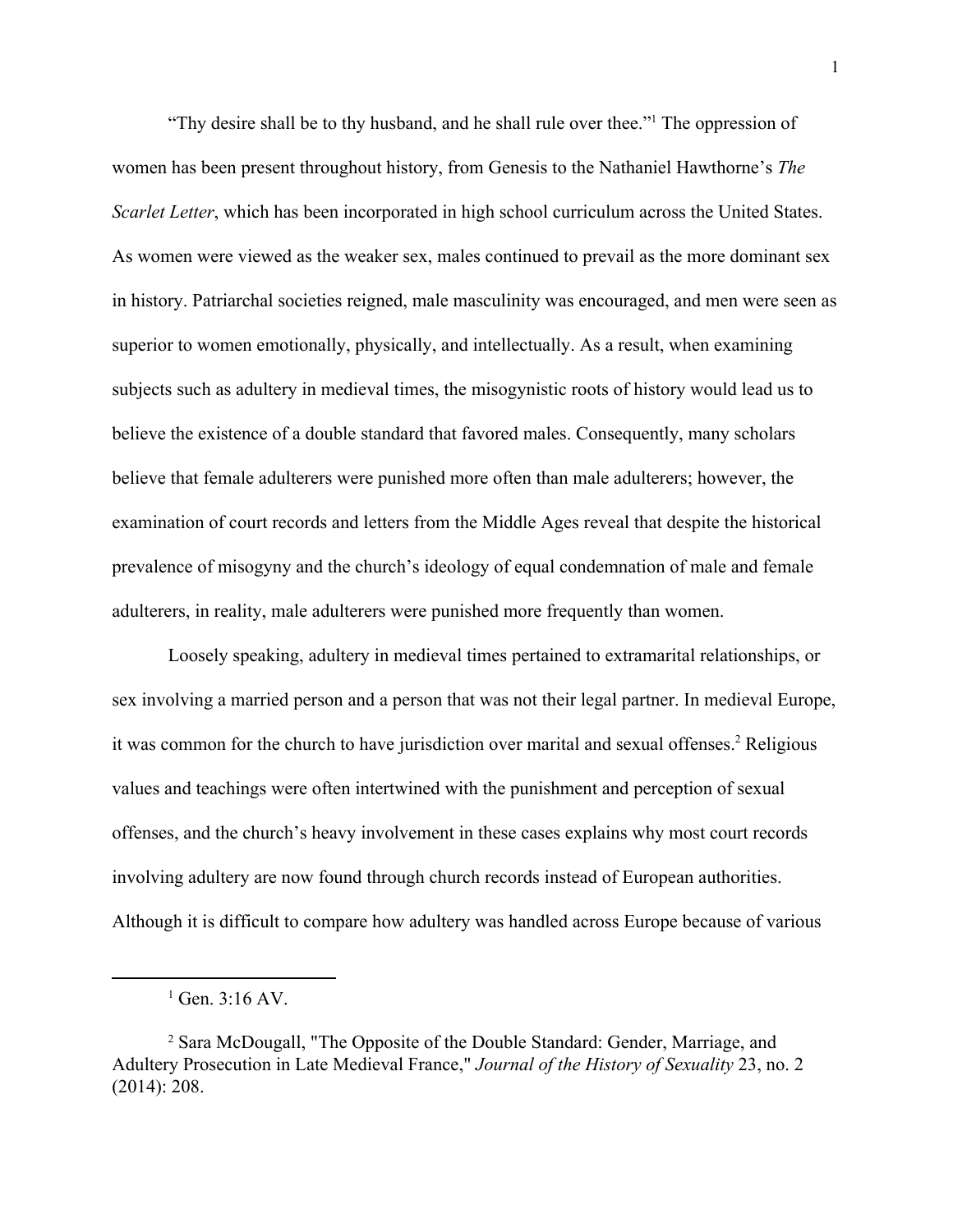cultural, political, and governmental differences, author Ruth Mazo Karras establishes that "because marriage and sexual behavior were under the jurisdiction of the church courts and because the ecclesiastical court system used the same set of legal rules across Europe," we can analyze adultery in medieval times with more continuity and ease.<sup>3</sup>

Because of the gender disparities throughout history, some scholars support the misconception that female adulteresses were punished more frequently than male adulterers.<sup>4</sup> Women were often depicted as evil, vulnerable, and weak human beings who were heavily dependent on their male counterparts, while the church perpetuated the inferiority of women through Bible verses such as "Wives, submit yourselves unto your own husbands, as unto the Lord."<sup>5</sup> Scholars assume that women would be prosecuted more often because women "represented the objects of desire, the source of disorder because men competed for them."<sup>6</sup>

This misconception was further encouraged because most European laws reinforced the dominance of men, such as laws that restricted women from making decisions regarding their property.<sup>7</sup> April Harper and Caroline Proctor, authors of *Medieval Sexuality: A Casebook*,

<sup>3</sup> Ruth Mazo Karras, "The Regulation of Sexuality in the Late Middle Ages: England and France," *Speculum* 86, no. 4 (2011), 1039.

<sup>4</sup> Kermit L. Hall, "Adultery." In *The Oxford Companion to American Law*: Oxford University Press, 2002.

<sup>5</sup> Eph. 5:22 AV.

<sup>6</sup> Carol Lansing. "Gender and Civic Authority: Sexual Control in a Medieval Italian Town." *Journal of Social History* 31, no. 1 (1997): 47.

<sup>7</sup> Eva Cantarella, Jane F. Gardner, Janet S. Loengard, Judith E. Tucker, Flavia Agnes, and Serena Mayeri. "Women." In *The Oxford International Encyclopedia of Legal History* (Oxford University Press, 2009).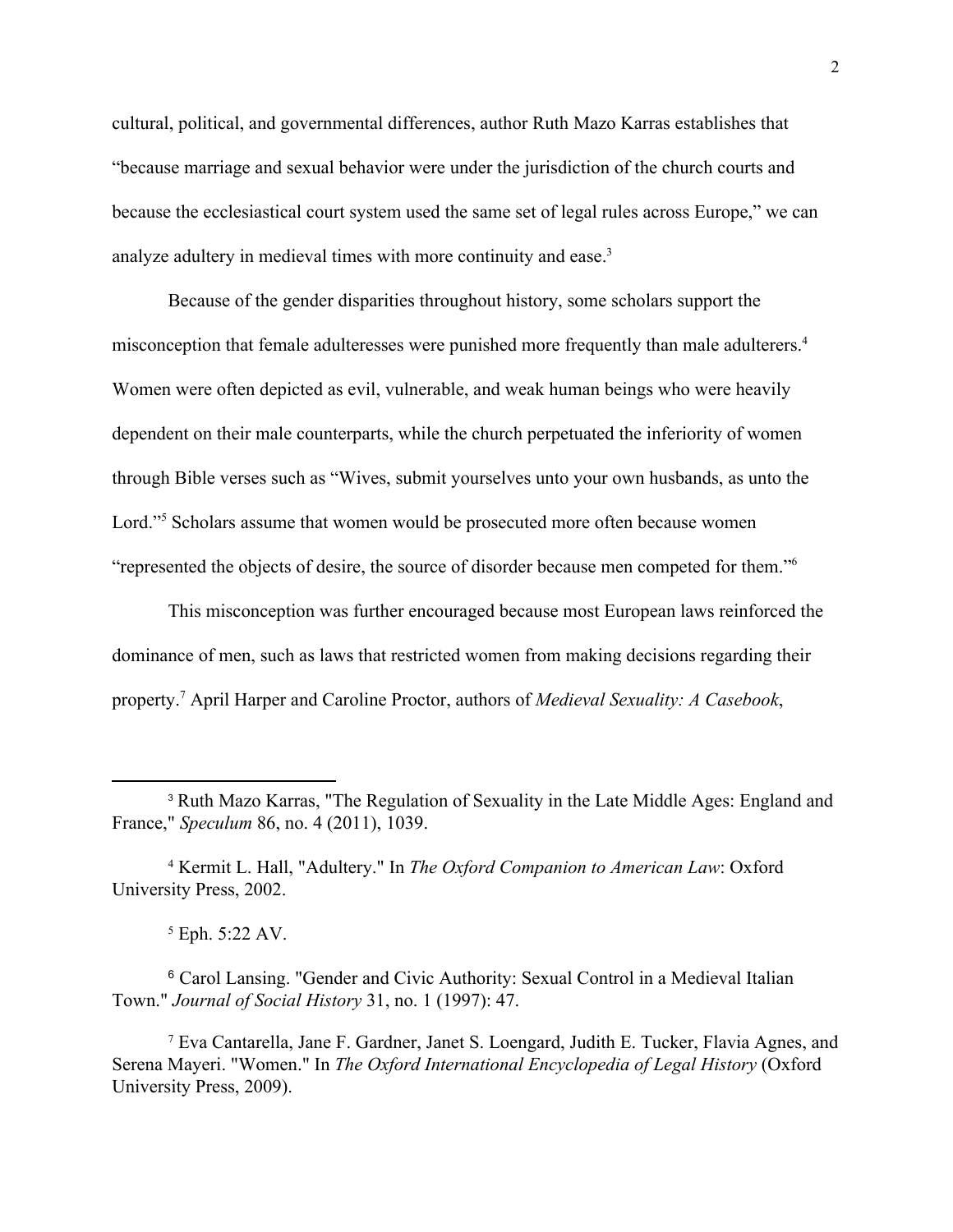emphasize the negative implications for married women involved in adultery. The authors claim that "women were always more likely than men to be presented to courts for sexual offenses."<sup>8</sup> In addition to this statement, Harper and Proctor also included in their analysis that laws in medieval Lombard, Italy, "dealt with sexuality largely as an aspect of property law and so it is unsurprising that sexual relationships, which could result in children and subsequent property claims, were regarded as most in need of regulation."<sup>9</sup> Because women were highly associated with property and their ability to produce progeny who would eventually inherit land, the prosecution of female adulterers could benefit their husbands.<sup>10</sup> Harper and Proctor inquire: "would a husband really try to bring about an adulterous liaison for his wife so she would be killed and he could get her property? This is obviously possible."<sup>11</sup> With these ideologies and rules, some scholars believe that women were punished more than men in adultery cases.<sup>12</sup> As a result, it is not surprising that when evaluating the punishment of adultery, popular belief would guide us to the gender disparities dating back to history's misogynistic roots. However, Sara McDougall, the author of *The Transformation of Adultery in France at the End of the Middle Ages,* refutes this claim by telling a story of a woman found guilty for adultery. The adultress was punished and lost all of her property; nevertheless, McDougall claims that the author of this

<sup>8</sup> April Harper and Caroline Proctor, "Medieval Sexuality: A Casebook," *Medieval Casebooks*, New York: Routledge, 2008: 21.

<sup>9</sup> Harper and Proctor, "Medieval Sexuality," 21.

<sup>&</sup>lt;sup>10</sup> Harper and Proctor, "Medieval Sexuality," 21.

<sup>&</sup>lt;sup>11</sup> Harper and Proctor, "Medieval Sexuality," 21.

<sup>12</sup> Kermit L. Hall. "Adultery." In *The Oxford Companion to American Law*. : Oxford University Press,, 2002.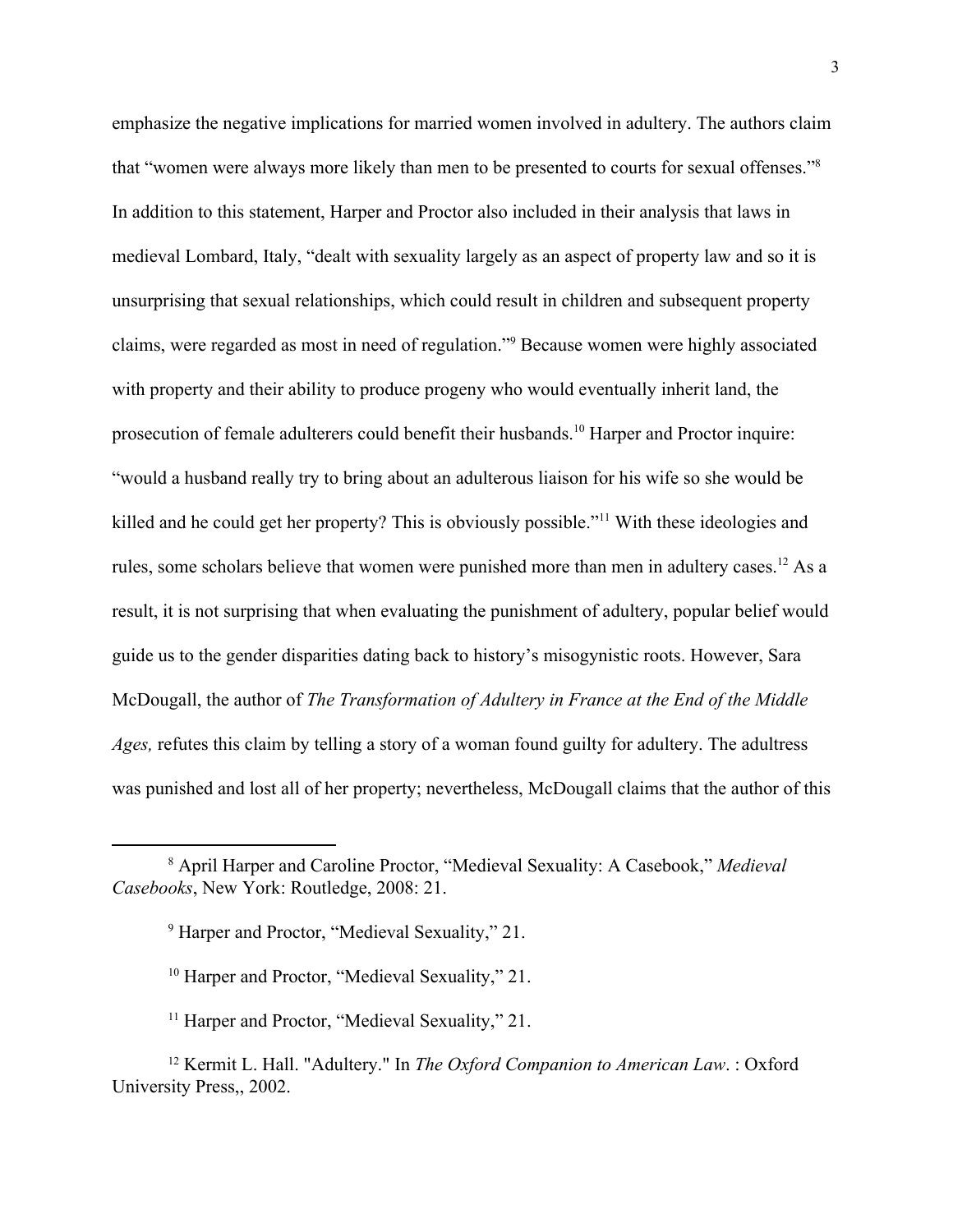adulterous account "describe[s] behaviors not found in medieval France."<sup>13</sup> Consequently, the argument that women were punished more frequently than men in adulterous crimes exists as a misconception, rather than in reality.

Despite the misconception that adultresses were punished more frequently than adulterers, in reality, medieval letters repeatedly highlight the church's tendency to punish both sexes equally. In a letter written in February 1203, a Roman man confesses to having an adulterous affair with his wife's sister. The author of the letter then recommends a penance that the Prior of Osney—the recipient of the letter—deems appropriate.<sup>14</sup> Moreover, the author of the letter recommends that "her husband may and ought render the conjugal debt to her with the fear of the Lord" and "the wife should not be deprived of her right without her fault."<sup>15</sup> The bishop made it clear that this crime must "not to injure her since she was not a participant in the iniquity."<sup>16</sup> Essentially, the adulterer became in debt to his wife with her rights intact. This is an example of how the church was not unreasonably prejudiced to women despite the ideologies that underlined the gender disparities. This case also gives us insight as to why adultery was such a serious case in medieval times. According to the letter, the sister became pregnant with twins, which caused their neighbors to become aware of this sexual offense. As mentioned earlier, adulterous relationships could result in unwanted progeny and illegitimate children, which

15 Paul Halsall, *Internet History Sourcebooks Project*.

16 Paul Halsall, *Internet History Sourcebooks Project*.

<sup>&</sup>lt;sup>13</sup> Sara McDougall, "The Transformation of Adultery in France," 493.

<sup>&</sup>lt;sup>14</sup> Paul Halsall, "Medieval Sourcebook: Innocent III: Letters on Marriage, and Women" Internet History Sourcebooks Project, 1998. https://sourcebooks.fordham.edu/source/innIII-marriagewomen.asp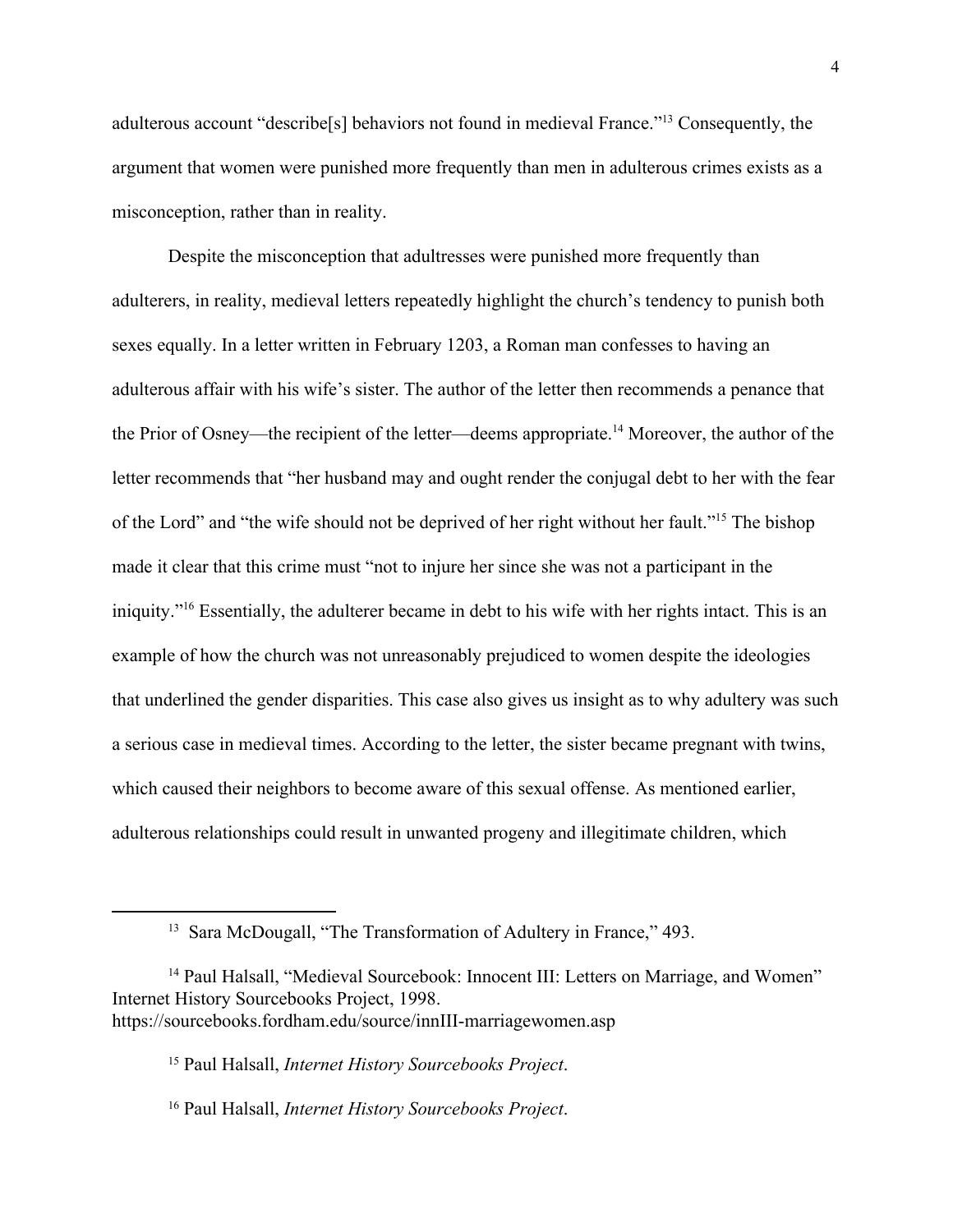explains why adultery was viewed as a "serious transgression in most societies across the world."<sup>17</sup> Consequently, adulterous cases were not dealt with lightly, and the churches did not discriminate between the sexes of the adulterers.

Moreover, the church was known for emphasizing equal punishment for adulterers, regardless of sex. Bishop Hugh of Carlisle from the Roman church sent a letter to his archdeacon regarding potential adulterers in his archdeaconry. In the letter, the bishop states, "So take care of it in such a way that we and you do not become like them through inaction, for it is true that those who condone [evil] and those who do it ought to receive the same punishment."<sup>18</sup> The Bishop declared that anyone who is an adulterer, or who is aware of an offense but takes no action, should be punished. In no way does this letter exemplify any sense of bias toward any sex because he explicitly states that anyone, male or female, must be punished if they commit any type of evil. The Bishop emphasizes that if adulterers are not punished, they "will be able to corrupt the entire diocese, just as a small amount of yeast permeates the whole lump of dough."<sup>19</sup> The Bishop did not single out any sex, but instead viewed adulterers in general as corrupt; the church was indiscriminate of sex when it came to adulterers.

Regardless of sex, the church claimed that all adulterers would be punished equally since it denounced any form of evil practiced by any sex. Additionally, the Christian religion "viewed

<sup>19</sup> Martha Carlin, David Crouch, and Project Muse, *Middle Ages Series.*

<sup>17</sup> David M. Turner. "Adultery." In *The Oxford Encyclopedia of Women in World History*: Oxford University Press, 2008.

<sup>&</sup>lt;sup>18</sup> Martha Carlin, David Crouch, and Project Muse. Lost Letters of Medieval Life: English Society, 1200-1250. 1st ed. Middle Ages Series. (Philadelphia: University of Pennsylvania Press, 2013), 225-226.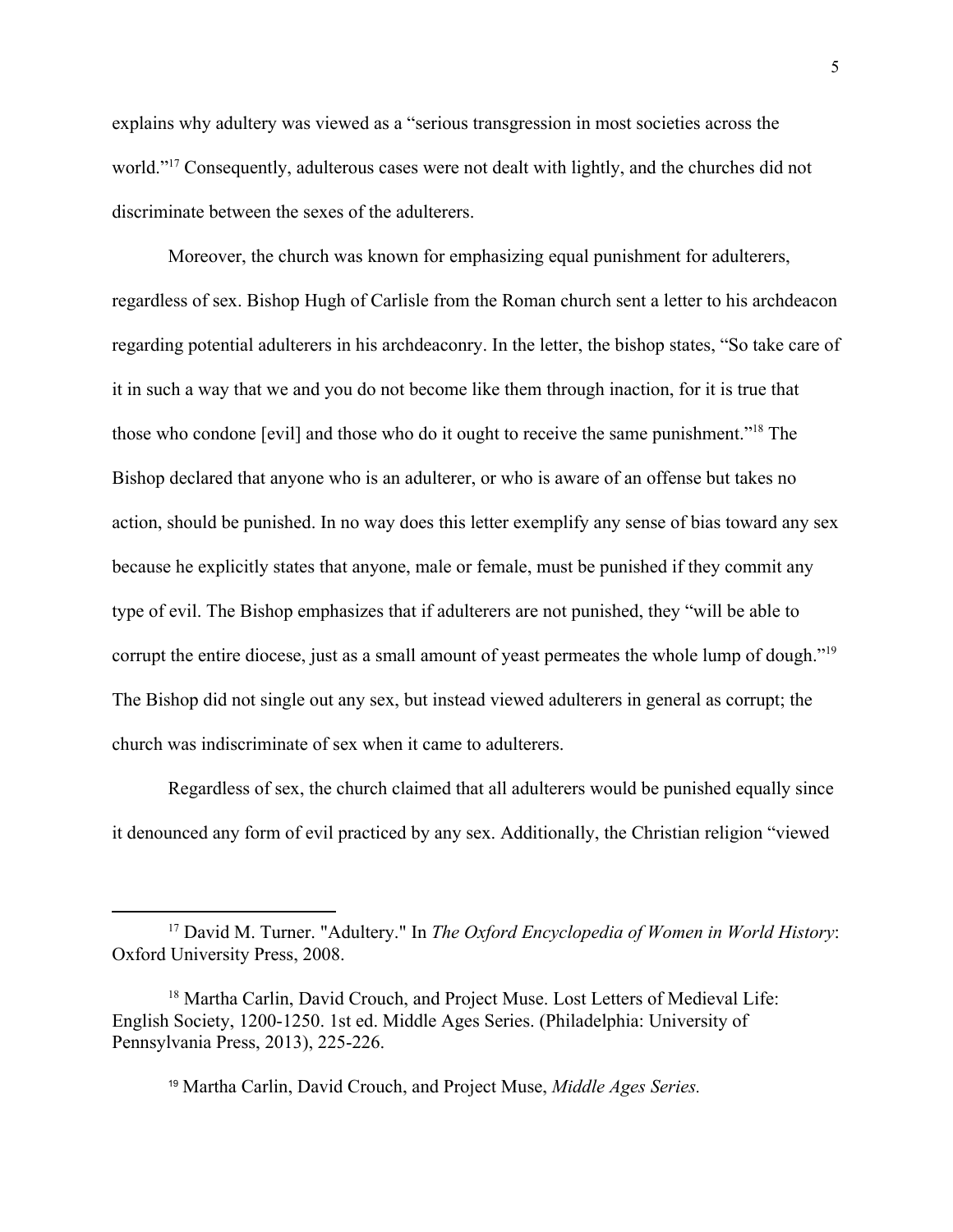adultery more as a spiritual failure than as a public crime."<sup>20</sup> Because these cases were dealt with by church courts, the act of adultery was seen as sinful, evil, and unfaithful. The frequent appearance of religious concepts, such as "sin" or "evil," in letters regarding sexual offenses illustrates the church's influence on adulterous cases and emphasizes how these religious concepts affect both men and women. *Jurors, Respectable Masculinity, and Christian Morality: A Comment on Marjorie McIntosh's Controlling Misbehavior* by Shannon McSheffrey further highlights the heavy influence of religion on law and persecution. McSheffrey refers to London officials and how they "frequently used religious language to describe their objections to sexual misconduct."<sup>21</sup> As a result, when London officials caught adulterers, records showed a mix of religious rhetoric—such as "all mighty god"—and secular language.<sup>22</sup> McSheffrey further concludes that "the willingness of the leaders of London...to pursue the matters that theoretically pertained to the ecclesiastical jurisdiction but also to use explicitly religious rhetoric" implies that their moral and religious responsibilities were intertwined.<sup>23</sup> The frequent use of religious rhetoric further strengthens the idea that the majority of London churches had jurisdiction over sexual offenses and that the power of religion extended to the process of punishing adulterers as well as the convictions of medieval society. The church's significant influence on adultery cases

<sup>20</sup> Turner, *The Oxford Encyclopedia of Women in World History.*

<sup>21</sup> Shannon McSheffery, "Jurors, Respectable Masculinity, and Christian Morality: A Comment on Marjorie McIntosh's Controlling Misbehavior," *Journal of British Studies* 37, no. 3 (1998): 274, http://www.jstor.org.proxy.lib.pdx.edu/stable/175820.

<sup>22</sup> Shannon McSheffery, "Jurors, Respectable Masculinity, and Christian Morality," 274.

<sup>&</sup>lt;sup>23</sup> Shannon McSheffery, "Jurors, Respectable Masculinity, and Christian Morality," 274.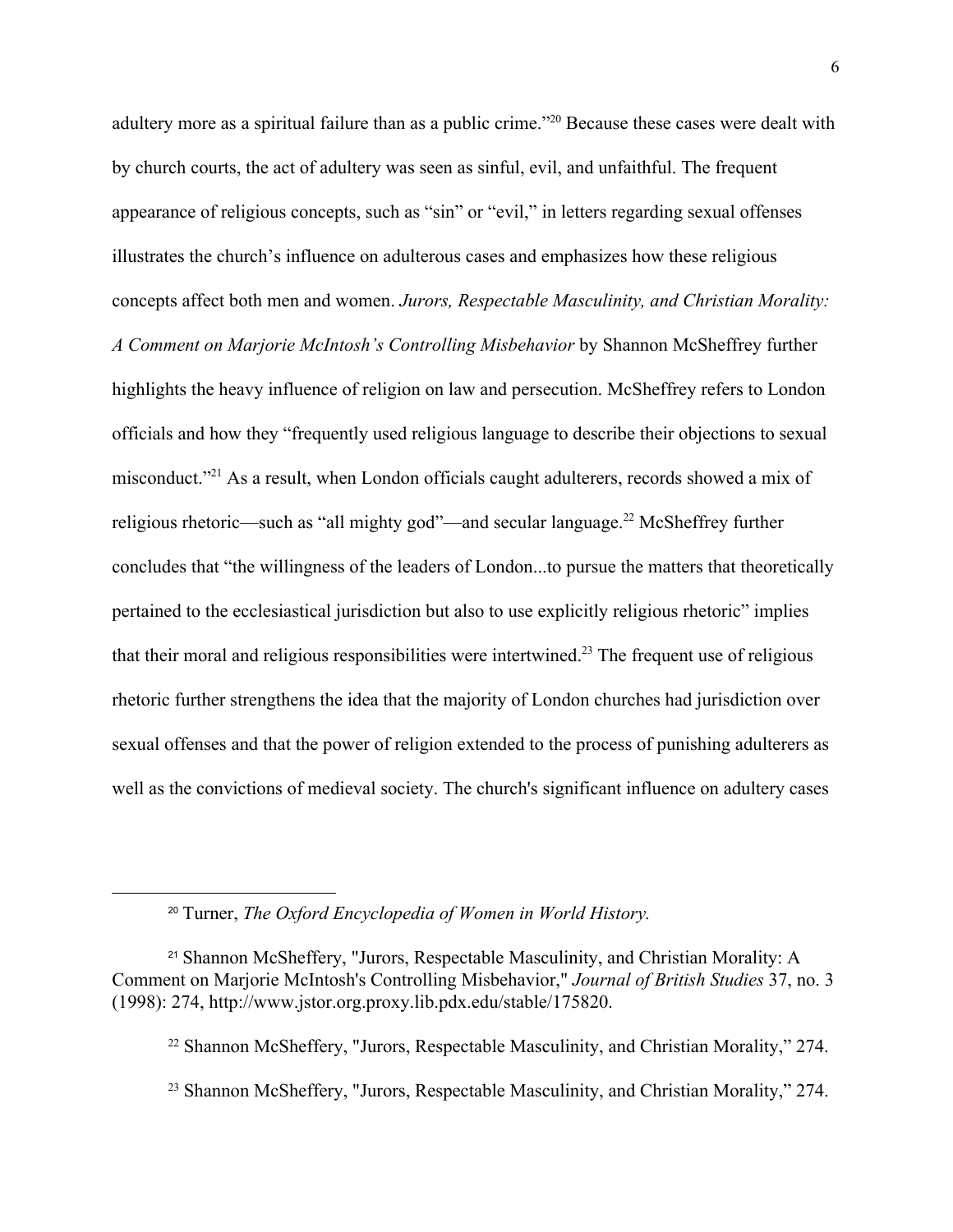further stresses the power they had to enforce the idea of equal punishment to all sinners, regardless of sex.

Likewise, the following letter depicts the Roman Church's intent to pursue two adulterers, announcing that "John and Beatrice are known to be living in your parts, you should please have them and those communicating with them publicly denounced as excommunicate and most strictly avoided by everyone, until they return, blushing with shame, to the bosom of Holy Mother Church and earn the right the benefit of absolution from us."<sup>24</sup> In the letter, the two adulterers on the run are sentenced to public shame until they turn themselves in to the Church for further instruction and punishment.<sup>25</sup> This letter gives no indication of unequal punishments between the male and female adulterer and provides insight on the mechanisms of punishment, which included public shaming. Furthermore, some scholars emphasize that the late medieval English Church authorities punished anyone for adultery; from goldsmiths to beggars, "officials prosecuted men and women at fairly equal rates."<sup>26</sup> In addition, the combination of Canon Law and the ideologies of Christianity "defies current scholarly expectations for the gendered punishment of adultery"<sup>27</sup> because Canon Law also promoted the punishment of male and female

27 Sara McDougall, "The Transformation of Adultery in France," 493.

<sup>24</sup> Paul Halsall, "Medieval Sourcebook: Church Courts Pursue Adulterers, 1289" in *Internet History Sourcebooks Project*, 1998. https://sourcebooks.fordham.edu/source/hyams-xcourts.asp

<sup>25</sup> Paul Halsall, *Internet History Sourcebooks Project*.

<sup>&</sup>lt;sup>26</sup> Caroline Dunn, "Stolen Women in Medieval England: Rape, Abduction and Adultery 1100-1500," *Cambridge Studies in Medieval Life and Thought*; 4th Ser., 87. Cambridge: Cambridge University Press, 2013: 120.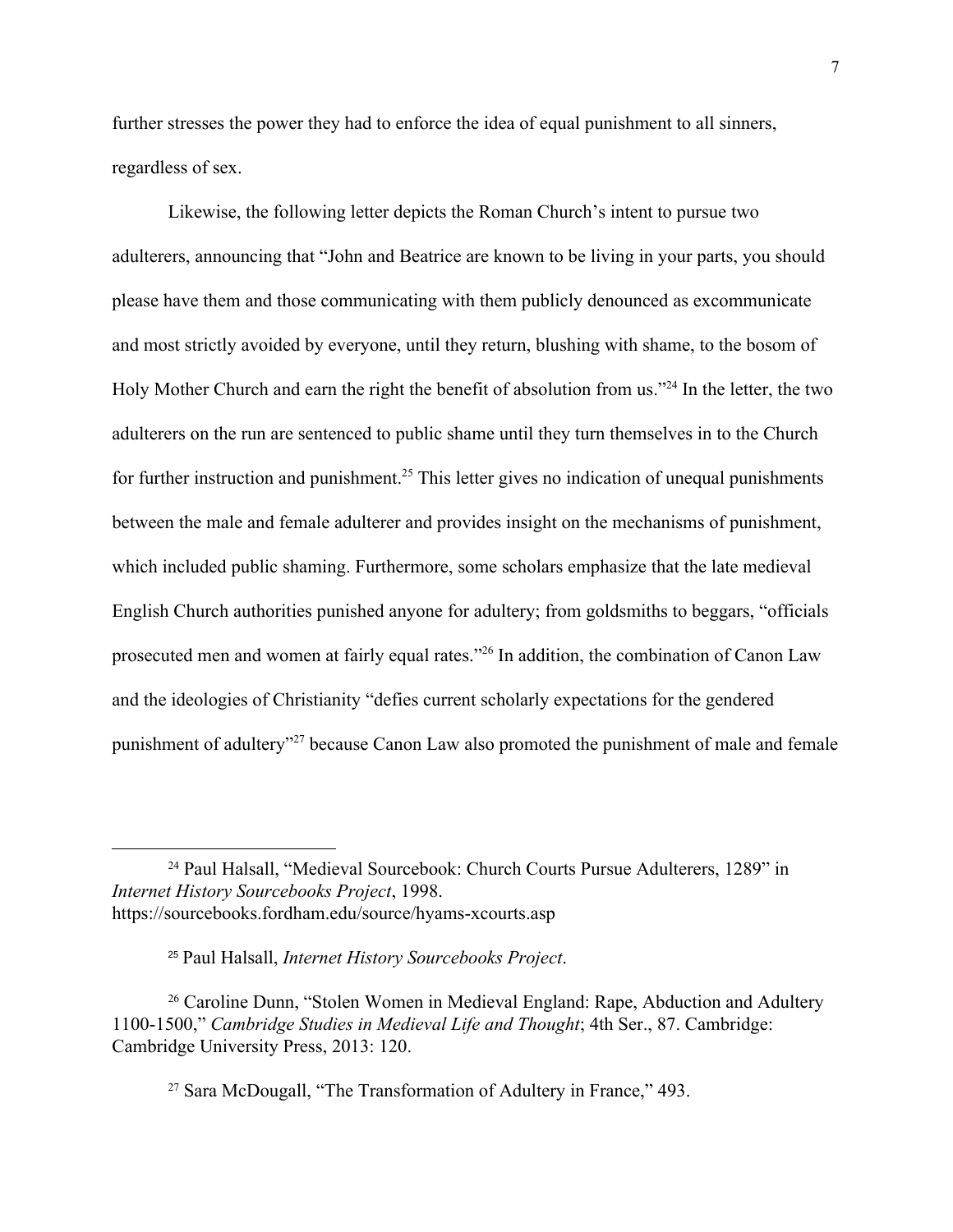adulterers equally; it included laws that also protected women.<sup>28</sup> Overall, letters and law have continued to highlight the influence of the church and how they enforced punishing both sexes equally in adultery cases. Between the misconception that female adulterers were punished more frequently than male adulterers and the church's ideology that male and female adulterers must be punished equally, the reality of these punishments shows a radically different outcome.

Although the church promoted equal punishment of adulterers regardless of sex, in practice, men were more frequently punished than women. The first cases analyzed above centered on the male adulterer, but statistics from court records and European laws have further supported the increased punishment of male adulterers over female adulterers. Statistics have shown that in northern France, men were fined five times as often as women for adultery and that females "are almost absent from the legal records...The man-woman ratio of the convicted persons is about  $80/20$  in all the judicial sources of these towns or other institutions."<sup>29</sup> Giles of Rome's *De Regimine Principum* emphasized "how all citizens, particularly kings and princes, should manage their wives."<sup>30</sup> Likewise, the Coventry Leet, 1492 included that "eny man of worship within pis Citie...sclandred in the synnes of...ffornicacion" should be "eloyned from all worship  $\&$  goode companye."<sup>31</sup> In other words, this belief implied that men in power who were

<sup>28</sup> Carol Lansing. "Gender and Civic Authority: Sexual Control in a Medieval Italian Town." *Journal of Social History* 31, no. 1 (1997): 47.

<sup>29</sup> Sara McDougall, "The Opposite of the Double Standard," 208.

<sup>30</sup> D. Fowler, C. Briggs, and P. Remley, ed, *The Governance of Kings and Princes: John Trevisa's Middle English translation of the De Regimine Principum of Aegidius Romanus*, New York: Garland Publishing, 1997, 159.

<sup>&</sup>lt;sup>31</sup> Mary Dormer Harris, The Coventry Leet Book : Or Mayor's Register, Containing the Records of the City Court Leet or View of Frankpledge, A.D. 1420-1555, with Divers Other Matters. Early English Text Society. Publications. Original Series ; Nos. 134, 135, 138, 146.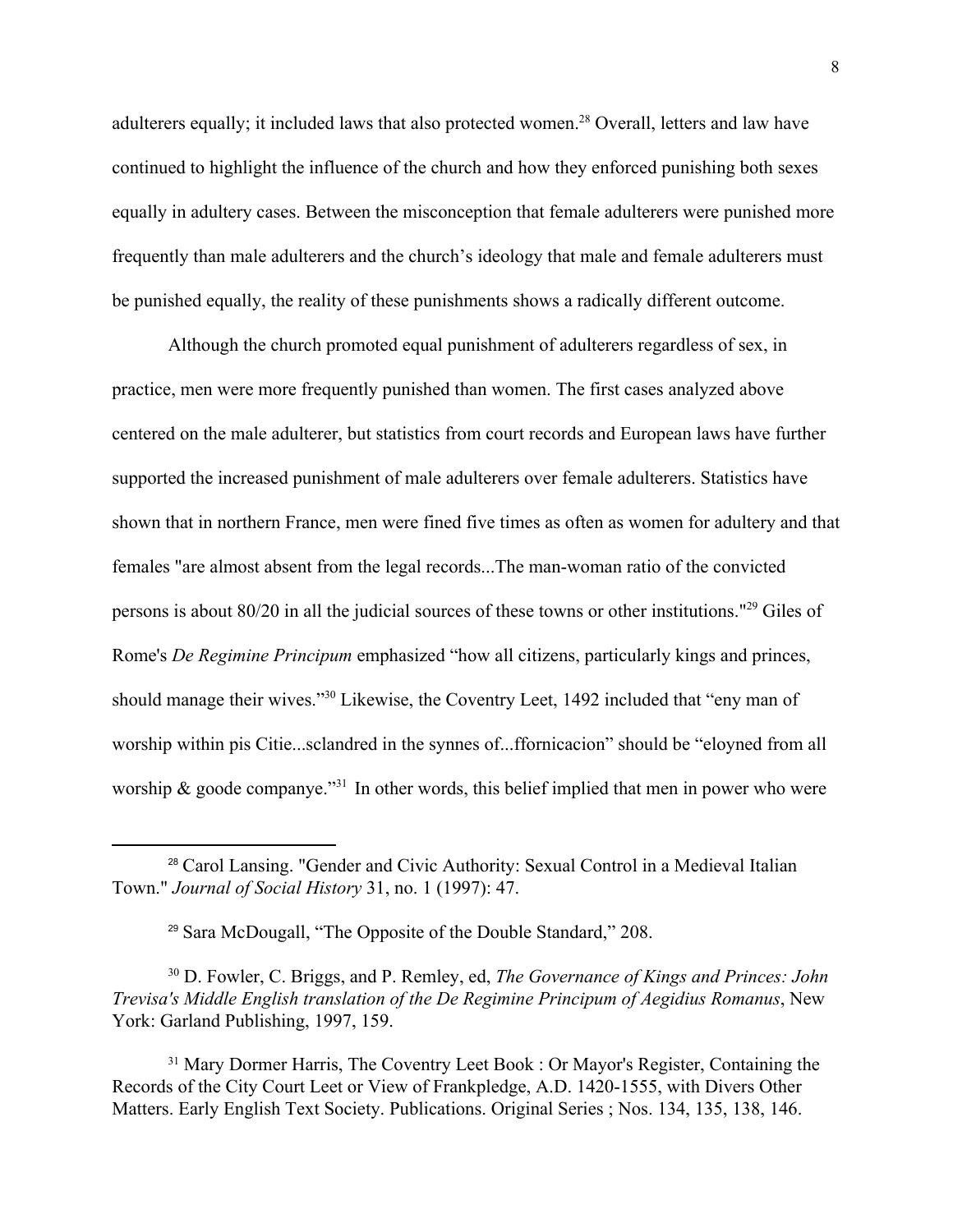guilty of any sexual misconduct, such as adultery or fornication, instantly lost their honor. These laws and beliefs in medieval Europe only perpetuated that men, who were always in power over women, had to suppress their sexual urges in order to protect their honor and maintain their title as the more responsible sex. In *Medieval Masculinities: Regarding Men in the Middle Ages,* the authors describe the origin of masculinity and Aristotle's belief that "men were not only intellectually superior to women but morally superior as well."<sup>32</sup> Additionally, the philosopher Philo believed that men represented the more rational parts of the body: the soul. As a result of these beliefs, the authors established that the origins of masculinity still applied to medieval times, and these "anatomical and physiological assumptions...established strict roles for each sex."<sup>33</sup> Men were held to a very high standard, and if these expectations were not met, they would be humiliated and labeled as feminine, which could be seen as a weakness.<sup>34</sup>

Giles of Rome's *De Regimine Principum*, Coventry Leet, 1492, and the analysis of masculinity serve as an important foundation to understanding the possible causes of the heavy punishment of male adulterers compared to female adulterers. The association of masculinity with intellectual and physical superiority only accentuates the strict expectations held on men, and this approach gives us a clear idea about why men would be punished more frequently: a male's inability to control his wife would only push society to shame him and punish him for his

London : [London] and New York: K. Paul, Trench, Trübner; H. Milford, (Oxford University Press, for the Early English Text Society, 1907), 545.

<sup>32</sup> Jo Ann McNamara et al., "Medieval Masculinities Regarding Men in the Middle Ages," *Medieval Cultures*. Minneapolis: University of Minnesota Press, 1994: 34.

<sup>33</sup> McNamara et al., "Medieval Masculinities," 36.

<sup>34</sup> McNamara et al., "Medieval Masculinities," 36.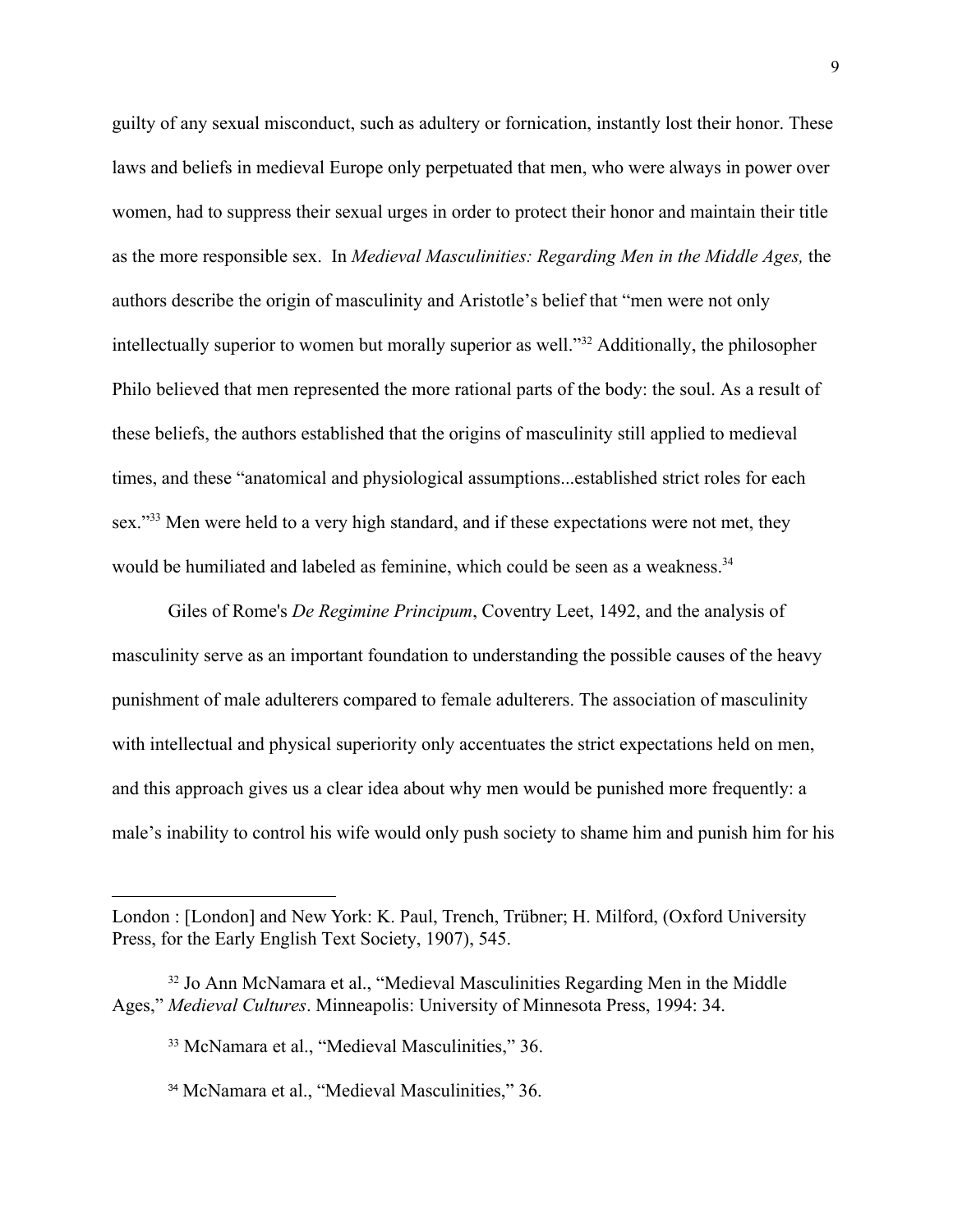lack of control. The authors' analysis allows us to grasp the importance of masculinity and how strict gender norms can put males at a disadvantage in regards to the punishment of adulterers. Consequently, men were held to a higher standard than women, and the failure to maintain this standard would result in punishment. Thus, this may have caused the punishment of male adulterers to be more common than the punishment of female adulterers.

Various court cases and letters regarding adultery from the Middle Ages have showed that men were punished more frequently than women, despite the misconception that female adulterers were punished more frequently than men and the church's ideology of equal condemnation of both male and female adulterers. Given the patriarchal society that was meant to favor men and the church's seemingly unbiased viewpoint when it came to punishing adulterers of both genders, the fact that men were punished more frequently than women in adultery cases slipped through the cracks of history. In order to understand why male adulterers were punished more frequently than female adulterers, scholars must explore the motives of exposing adulterous relationships. Investigating the occurrences of public humiliation, the value of inheritance, and masculinity in medieval times may further clarify the unexpected prosecution rates between male and female adulterers. Additionally, exploring the discrepancies between the church's condemnation of adulterous accounts and the failure to equally punish both sexes may help scholars better understand why the church's ideology failed to be implemented in practice, despite their jurisdiction over adultery cases. Overall, the study of the unexpected double standard that pushed male adulterers to be punished more frequently than female adulterers emphasizes the importance of a holistic approach in which multiple disciplines and perspectives must be acknowledged when studying certain subjects.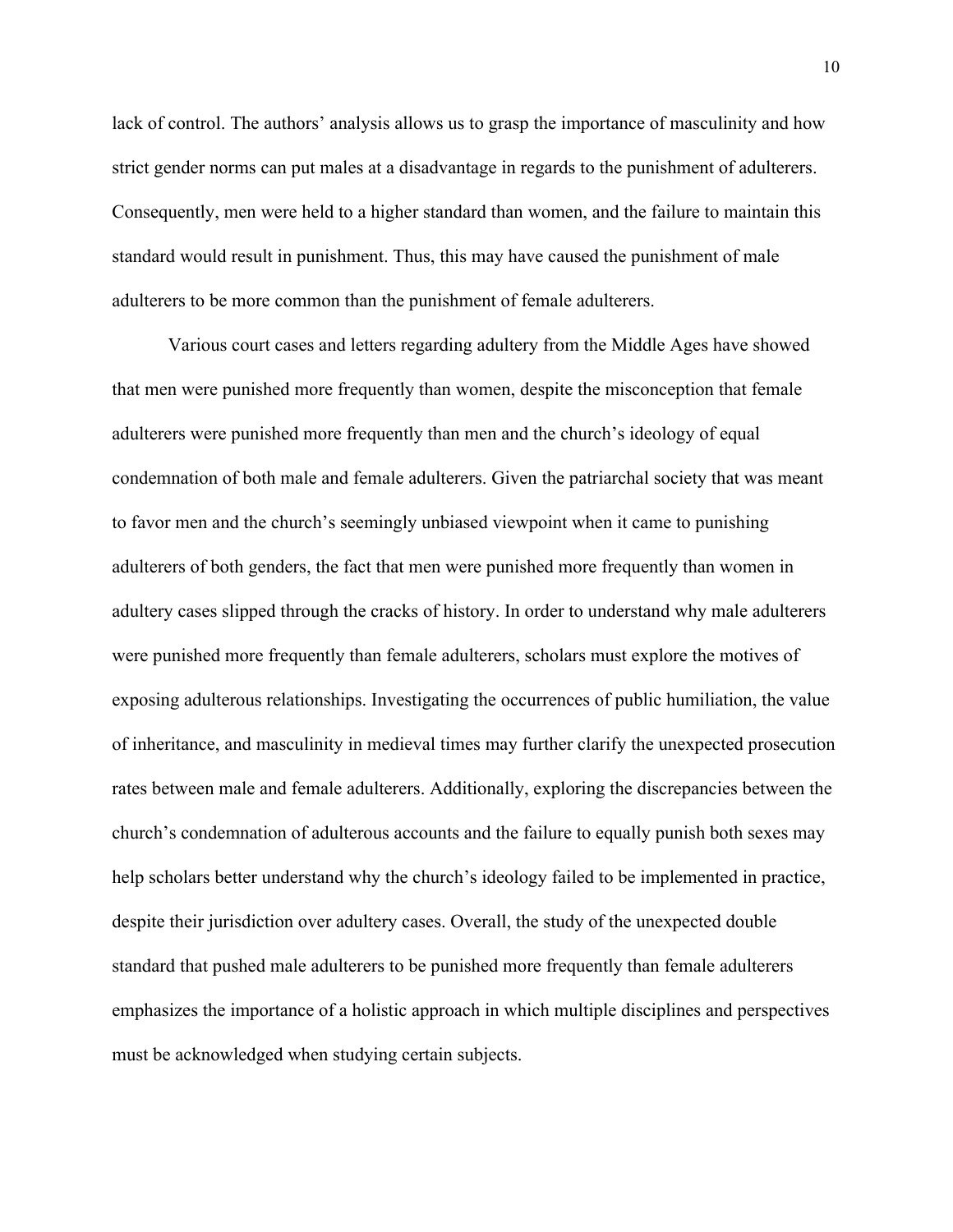## Bibliography

- Cantarella, Eva, Jane F. Gardner, Janet S. Loengard, Judith E. Tucker, Flavia Agnes, and Serena Mayeri. "Women." In *The Oxford International Encyclopedia of Legal History*: Oxford University Press, 2009. http://www.oxfordreference.com.proxy.library.reed.edu/view/10.1093/acref/9780195134 056.001.0001/acref-9780195134056-e-856.
- Carbasse, Jean-Marie. "Adultery." In *Encyclopedia of the Middle Ages*.: James Clarke & Co,, 2002. http://www.oxfordreference.com.proxy.library.reed.edu/view/10.1093/acref/9780227679 319.001.0001/acref-9780227679319-e-62.
- Carlin, Martha, and Crouch, David. "Lost Letters of Medieval Life: English Society, 1200-1250." 1st ed. Middle Ages Series. Philadelphia: University of Pennsylvania Press, 2013.
- D. Fowler, C. Briggs, and P. Remley, ed. *The Governance of Kings and Princes: John Trevisa's Middle English translation of the De Regimine Principum of Aegidius Romanus*, New York: Garland Publishing, 1997, 159-60, 209-210, 251-252, 271-273.
- Dunn, Caroline. "Stolen Women in Medieval England: Rape, Abduction and Adultery 1100-1500." *Cambridge Studies in Medieval Life and Thought*; 4th Ser., 87. Cambridge: Cambridge University Press, 2013.
- Hall, Kermit L. "Adultery." In *The Oxford Companion to American Law*: Oxford University Press, 2002. http://www.oxfordreference.com.proxy.library.reed.edu/view/10.1093/acref/9780195088 786.001.0001/acref-9780195088786-e-0016.
- Halsall, Paul. "Medieval Sourcebook: Innocent III: Letters on Marriage, and Women" *Internet History Sourcebooks Project*, 1998. https://sourcebooks.fordham.edu/source/innIII-marriagewomen.asp
- Halsall, Paul. "Medieval Sourcebook: Church Courts Pursue Adulterers, 1289" *Internet History Sourcebooks Project*, 1998. https://sourcebooks.fordham.edu/source/hyams-xcourts.asp
- Harper, April, and Proctor, Caroline. *Medieval Sexuality: A Casebook*. Medieval Casebooks. New York: Routledge, 2008.
- Harris, Mary Dormer. *The Coventry Leet Book: Or Mayor's Register, Containing the Records of the City Court Leet or View of Frankpledge, A.D. 1420-1555, with Divers Other Matters. Early English Text Society (Series)*. Original Series ; No. 134, Etc. London, [London]